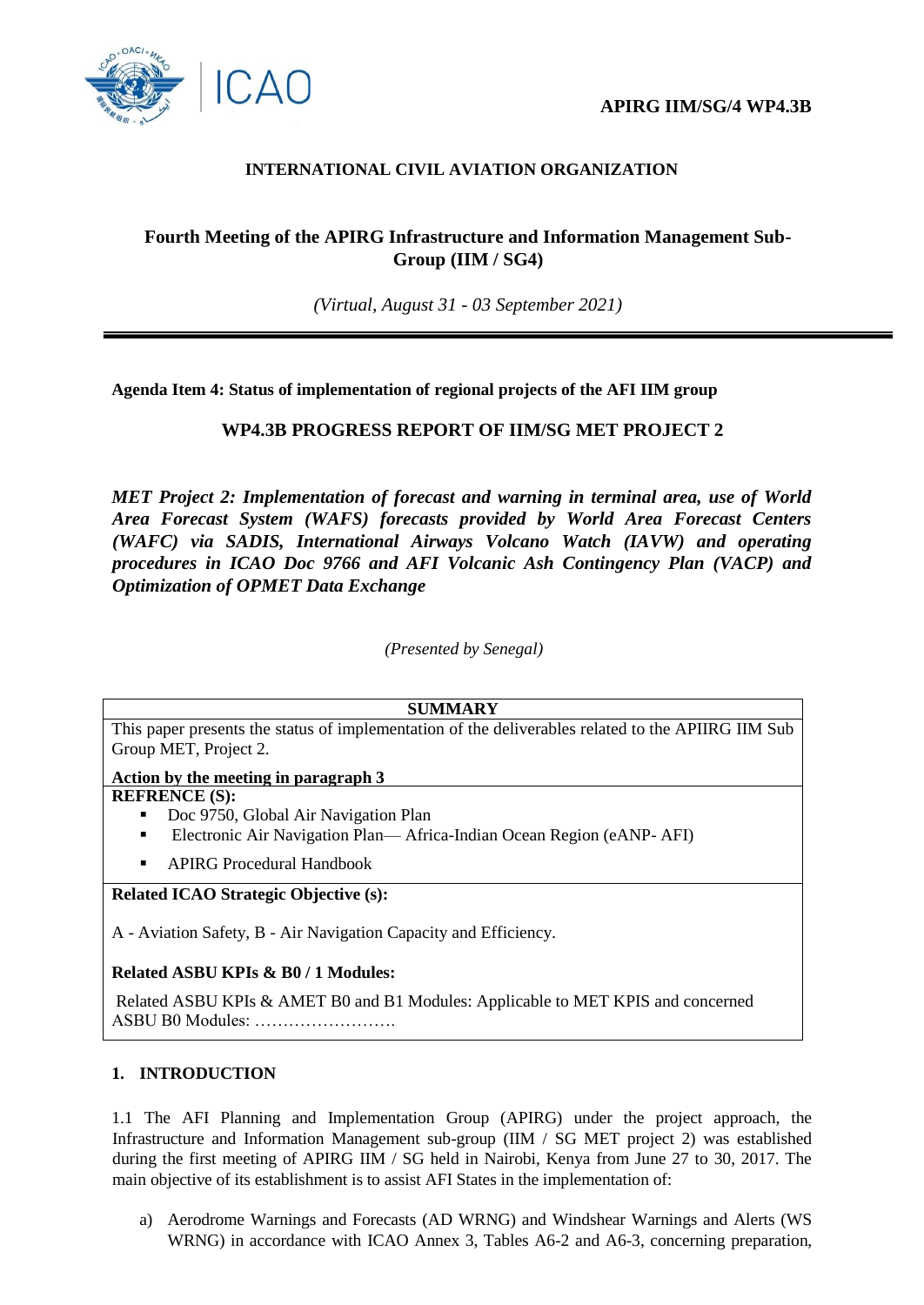issuing and distributing in the terminal area, information on meteorological conditions which could adversely affect aircraft on the ground, including parked aircraft, and aerodrome facilities and services.

- b) Wind shear warnings, for aerodromes where wind shear is considered a major safety factor. These windshear warnings will give concise information about the observed or predicted existence of windshear that could adversely affect aircraft on the approach or take-off path or during circling between runway level and 500 m above this level and aircraft on the runway during the landing or take-off roll. When the local topography has been shown to produce significant windshear at heights greater than 500m above runway level, then 500m will not be considered restrictive;
- c) The World Area Forecast System (WAFS) in the Standards and Recommended Practices of Annex 3 and Part V - AFI MET, Volumes I, II and III regarding the use of WAFS products , through which the World Area Forecast Center (WAFC) in London provides en-route aviation weather forecasts in standardized, uniform formats and disseminated to the AFI region through the Air Navigation Information Satellite Distribution System ( SADIS);
- d) Assistance in the implementation of the International Airways Volcano Watch (IAVW), including the implementation of the operational procedures of ICAO Doc 9766 and the activities of the AFI Volcanic Ash Contingency Plan (VACP);
- e) Management of the exchanges of AFI OPMET data and OPMET databases (RODB) described in the AFI Meteorological Bulletin Exchange (AMBEX) manual in accordance with the provisions of Annexes 3 and 10 of the ICAO and of volumes I, II and III of the ANP AFI part V-Meteorology, for the preparation, emission, dissemination and monitoring of OPMET information (METAR, SPECI, SIGMET, TAF, AIREP, volcanic ash and tropical cyclone advisories).
- 1.2 As part of the implementation of the elements of the "Meteorological information" module for the reinforcement of the efficiency and operational safety (BO - AMET) of the ASBU and in accordance with the conclusion 23/18 of the APIRG in its session from November 24 to 26, 2020, set out below:

#### **APIRG / 23 - Conclusion 23/18: Effective and efficient coordination of IIM project activities**

#### **It is concluded that:**

**In order to effectively contribute to the activities of APIRG IIM projects and ensure their timely completion:**

- **a) The Secretariat distributes the survey questionnaires on the projects before January 31, 2021;**
- b) **States respond to the survey questionnaire before March 31, 2021 and continuously take the necessary measures for the effective and active participation of their experts in the activities of IIM APIRG projects.**
- 1.3 The sub-group 4 IIM SG 4, through its MET 2 project, worked through 3 coordination meetings in the videoconference format. Thus the questionnaire, investing in the implementation of Block B0 AMET, was developed, validated and circularized in the statements and the results of the counting will be analyzed, in this present report, for a better appreciation of the state of implementation. implementation of standards and recommended practices in accordance with the provisions of Annex 3 and associated ICAO documents.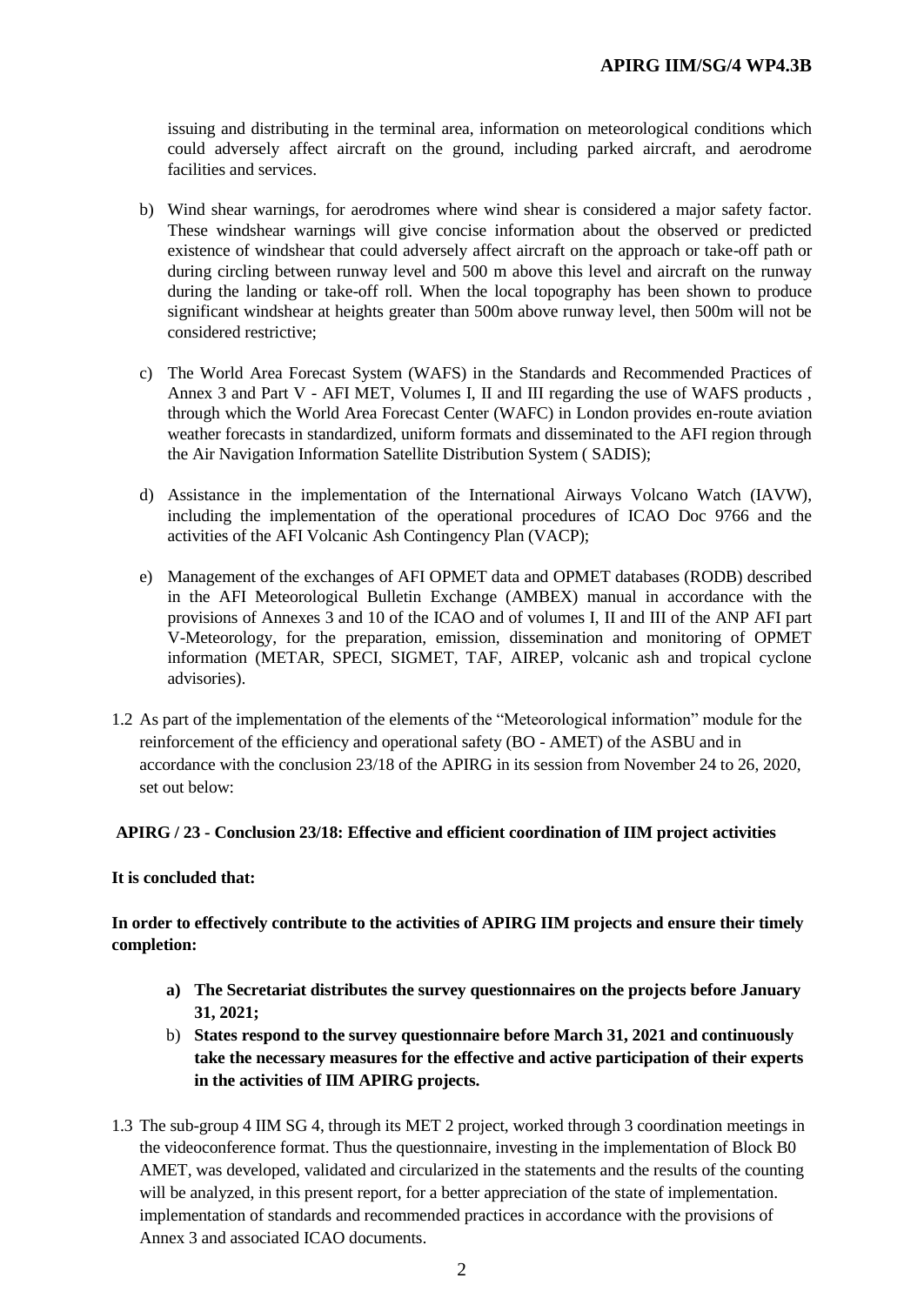# **2 DISCUSSIONS**

## **2.1. Framework / Competence**

- a) The terminal area warnings portion of the project will include all AFI International aerodromes listed in Table MET II-2 of AFI ANP Volume II and aerodromes affected by windshear events;
- b) The WAFS and IAVW part of the project concerns all the AFI aerodromes listed in the AFI ANP MET II-2 table and the meteorological watch centers listed in column 4 of the AFI ANP table MET II-1.
- c) The AMBEX part of the project will include AFI aerodromes listed in the AFI ANP table MET II-2, including Dakar and Pretoria RODBS, bulletin compilation centers (BCC), national OPMET centers (NOC), the AFI Toulouse, tropical cyclone advisory center (TCAC) in Reunion Island and WAFC in London.

## **2.2. Actions made**

- a) In the exercise of the coordination of the MET 2 project, we held 03 meetings to harmonize and discuss the different objectives that were assigned to us by the IIM sub-group of the implementation group of planning and implementation of ICAO recommendations.
- b) First, we held our first meeting on February 17, 2021, during which we discussed on the provisions of the questionnaire and made amendments for better handling of the various questions.
- c) We also discussed the contingency plan and the volcanic ash exercise.
- d) On March 03, 2021, under the impetus of the ICAO Secretariat, we organized a meeting whose discussions revolved around the emergency plan and the exercise on volcanic ash.
- e) This discussion resulted in a proposal to set up a steering committee that will develop the implementation agenda with Cape Verde as the trigger country for the exercise, as well as the development of orientation documents and all the logistics involved.
- f) On July 27, 2021, the agenda for this meeting was still focused on the emergency plan and exercise on volcanic ash; the continuation of the circularization of the questionnaire and the continuation of the reflection on the transition of the OPMET data exchanges to digital format.

| Item no.       |                                                 | <b>Achievement</b>                  |                                    |                                                               |  |
|----------------|-------------------------------------------------|-------------------------------------|------------------------------------|---------------------------------------------------------------|--|
|                | Elements BO AMET                                | <b>Submitted items</b><br>Tо<br>the | deliverables                       | Organized<br>seminars                                         |  |
|                |                                                 | Questionnaire                       |                                    |                                                               |  |
|                | Aerodrome warning                               |                                     |                                    |                                                               |  |
| $\overline{2}$ | Wind shear<br>warning<br>and alert              |                                     |                                    |                                                               |  |
| 3              | Use of WAFS products<br>through SADIS           |                                     |                                    |                                                               |  |
| $\overline{4}$ | <b>VACP</b><br><b>IAVW</b><br>and<br>procedures |                                     | Draft<br>operational<br>guidelines | Exercise<br><sub>on</sub><br>volcanic ash 6-<br>8 April 2021. |  |

|  |  |  |  |  |  | Summary of the results of the meetings and activities of the MET 2 project |
|--|--|--|--|--|--|----------------------------------------------------------------------------|
|--|--|--|--|--|--|----------------------------------------------------------------------------|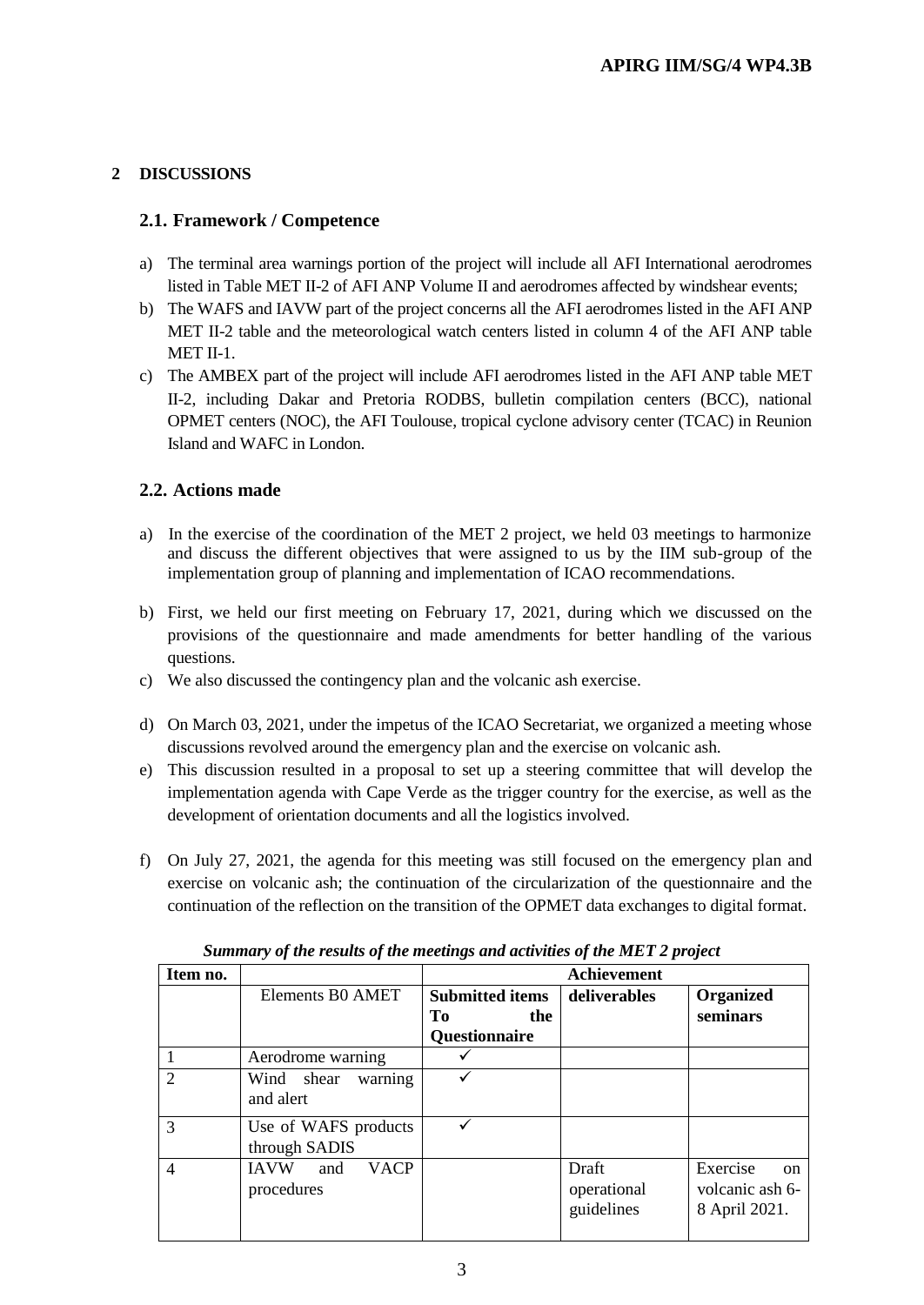|                            | Draft<br><b>VOLCEX</b><br>directive | AFI |               |
|----------------------------|-------------------------------------|-----|---------------|
| <b>OPMET</b> data exchange |                                     |     | <b>OPMET</b>  |
| management                 |                                     |     | availability  |
|                            |                                     |     | June 21, 2021 |

## **2.3 Challenges**

 $\checkmark$  The participation rate of the member states of the MET 2 project is generally average in terms of both contribution and participation;

| Meeting date         | Present       | Absent | excused | Total                    | Rate of       |
|----------------------|---------------|--------|---------|--------------------------|---------------|
|                      |               |        |         |                          | participation |
| 2:<br>MET<br>Project | 10            | 13     | 3       | 26                       | 38%           |
| February 17, 2021    |               |        |         |                          |               |
| 2:<br>MET<br>Project | Large AFI     |        |         |                          |               |
| March 03, 2021       | participation |        |         | $\overline{\phantom{0}}$ |               |
| MET Project 2: July  | 10            | 10     | 3       | 26                       | 38%           |
| 27, 2021             |               |        |         |                          |               |

 $\checkmark$  The lack of interpretation services also hampered the smooth running of the meeting;

# **2.4 Way Forward / Strategies**

- $\checkmark$  All tasks are carried out by MET experts appointed by the AFI States participating in the project, led by the coordinator of the project team and under the supervision of the project facilitators (RO / MET, Dakar and Nairobi) via the tool " GoTo Meeting ".
- $\checkmark$  Once the tasks are completed, the results will be sent to the project facilitators as a final document for submission to IIM\_SG and approval by the APIRG Project Coordination Committee (APCC).
- $\checkmark$  For the sake of adopting collaborative decision-making, meetings will be organized with the entities concerned (States, industry, secretariat).

# **3 ACTION BY MEETING**

### **3.1 The meeting is invited to:**

- a) request States to appoint new experts in the event of lack of participation among those nominated;
- b) insist more on the states of central, eastern and southern Africa to answer the questionnaires for a better appreciation of the state of implementation of the B0 AMET block of the ASBU;
- c) discuss the terms of reference relating to the estimation of project costs
- d) set up a steering committee for the conduct of the exercise on volcanic ash alerts and designate a supervisor for said exercise.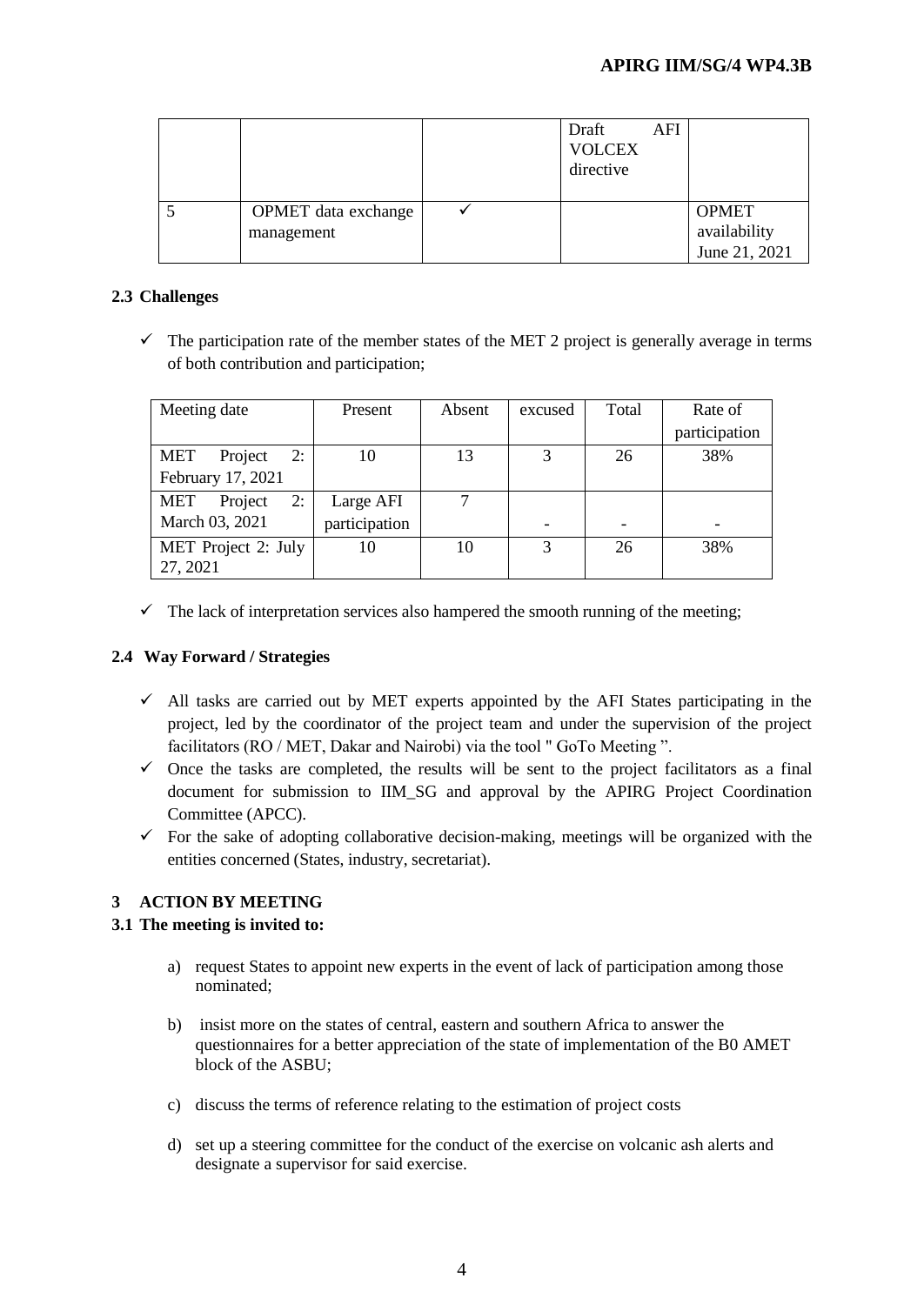# **STATUS OF IMPLEMENTATION OF MODULE B0 AMET OF ASBU ACCORDING TO THE PROVISIONS**

#### **OF THE MET 2 PROJECT** *List of Airports and aerodromes (see attached)*

**Table 1.** Map of states covered by ASECNA and states in South and East Africa that responded to the questionnaires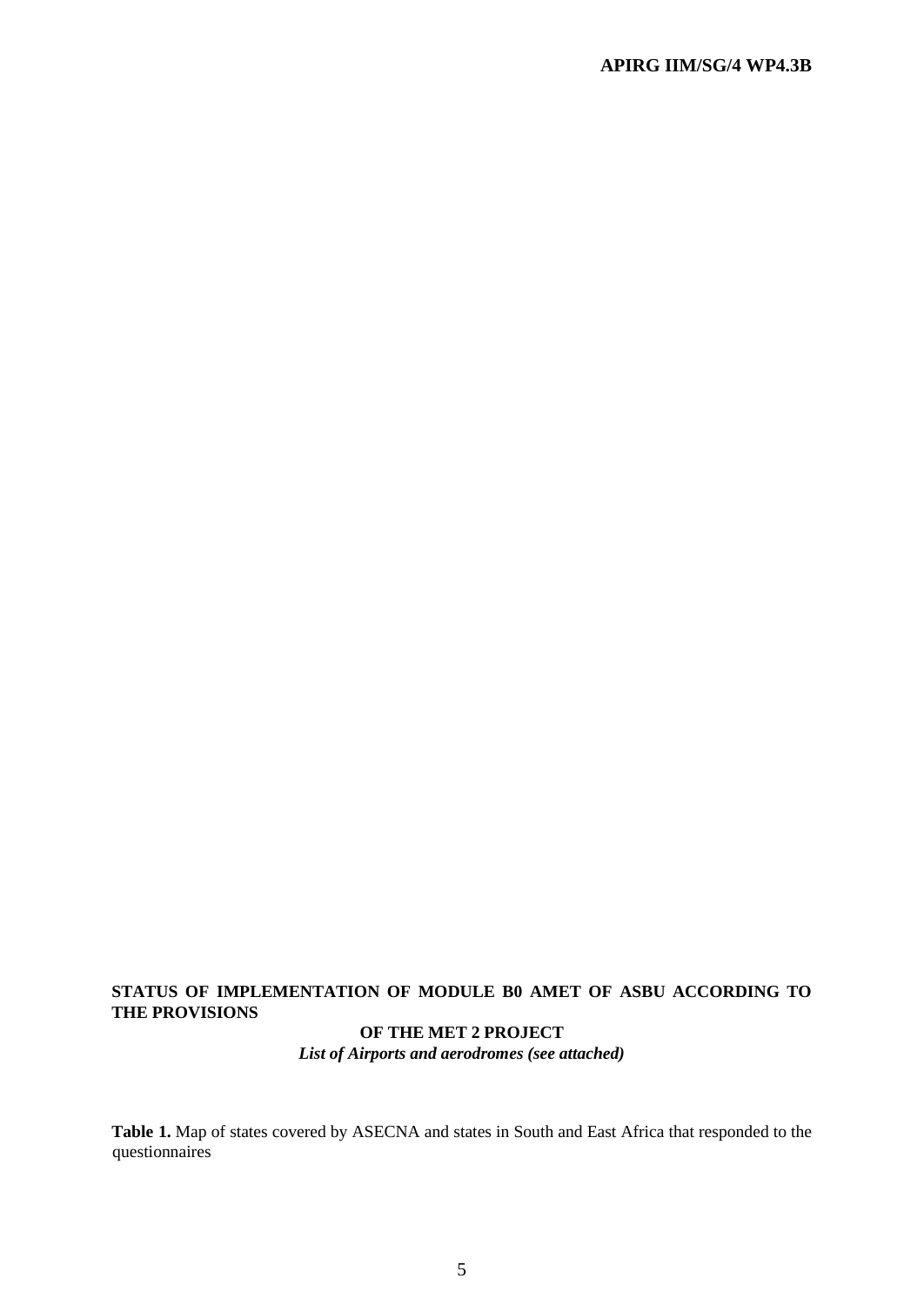

This map shows good coverage of ASECNA states in the AFI region. In this regard, the management of the implementation of the elements of the B0 ASBU block was initiated in a community dynamic, thus facilitating the compliance of most of the main airports.

On the details of this coverage, we recorded 43 airports and airfields submitted to the questionnaire.

# **COUNTING QUESTIONNAIRE RESPONSE**

On all the airports and aerodromes concerned, the rate of implementation of the elements of Block B0 ASBU exceeds 50%. Also aerodrome warning messages are the most common in all affected areas.

#### **ANAYSE OF THE REMARKS / OBSRVATIONS ON THE ELEMENTS IMPLEMENTED**

#### **1. For the ASECNA zone,**

The observations relate to the development in Mauritania of the AD WRNG of Nouadhibou by the CMP of Nouakchott and to the means used for the detection of wind shear: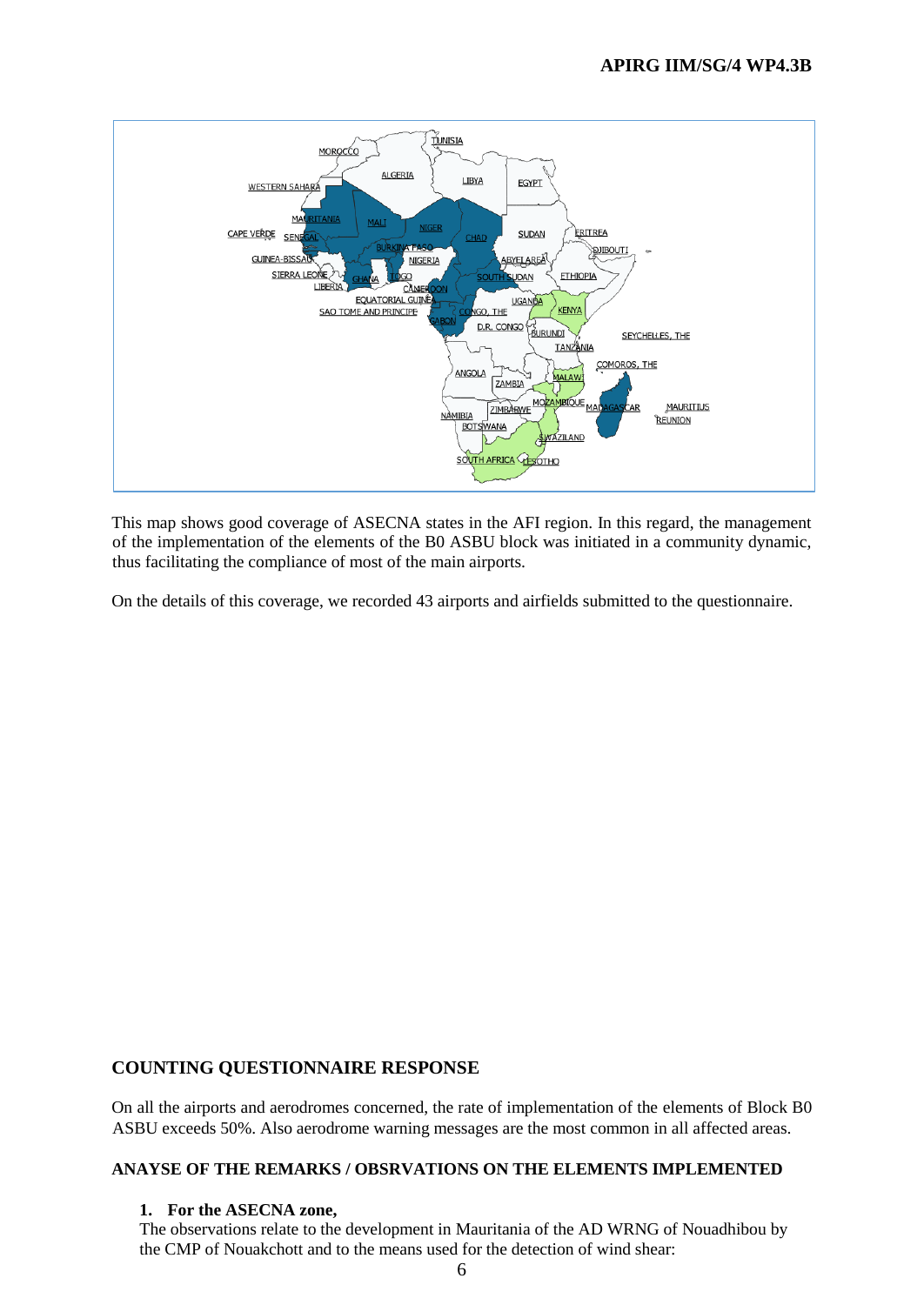- Wind shear warning
	- $\checkmark$  Detection by installed equipment (which is not yet available or is being implemented in most aerodromes)
	- $\checkmark$  Detection following report of aircraft observations (the most used currently).
- Dissemination of OPMETs in IWXXM format

|                                                    | <b>Elements implemented</b>                                                                                         |                             |  |  |
|----------------------------------------------------|---------------------------------------------------------------------------------------------------------------------|-----------------------------|--|--|
| <b>RODB/BRDO</b>                                   | <b>Dissemination of OPMET messages in</b><br><b>IWXXM</b> format / Translation of OPMET<br>messages in IWXXM format | Remark<br>$/$ Obs           |  |  |
| GOBD - Dakar (Senegal)                             | X                                                                                                                   | <b>IWXXM</b><br>version 3.0 |  |  |
| FAPR - Pretoria (Afrique du<br>Sud / South Africa) | X                                                                                                                   |                             |  |  |

- The BRDO and the Dakar BCC have been converting the required OPMETs from their areas of responsibility since November 5, 2020.
- The Brazzaville and Niamey BCCs and the ASECNA zone NOCs will all be able to convert OPMETs to IWXXM 3.0 format before June 2022.

### • IAVW

The questionnaire does not relate the number of active volcano in the AFI zone. However, we retain that the operational procedures of ICAO Doc 9766 and the activities of the AFI Volcanic Ash Contingency Plan (VACP) are not implemented.

#### **2. for southern and eastern Africa**

- Wind shear warning
	- $\checkmark$  for Mozambique, the implementation of the WS WRNG and the dissemination of the OPMETs in IWXXM format are effective for the eleven aerodromes of the country.
- Dissemination of OPMETs in IWXXM format
	- $\checkmark$  for Seychelles, the dissemination of OPMETs in IWXXM format is not yet effective
	- $\checkmark$  for Kenya: the dissemination of OPMETs in IWXXM format is effective at Jomo Kenyatta International Airport, Nairobi
	- $\checkmark$  for South Africa: the dissemination of OPMETs in IWXXM format is effective at OR Tambo International Airport.